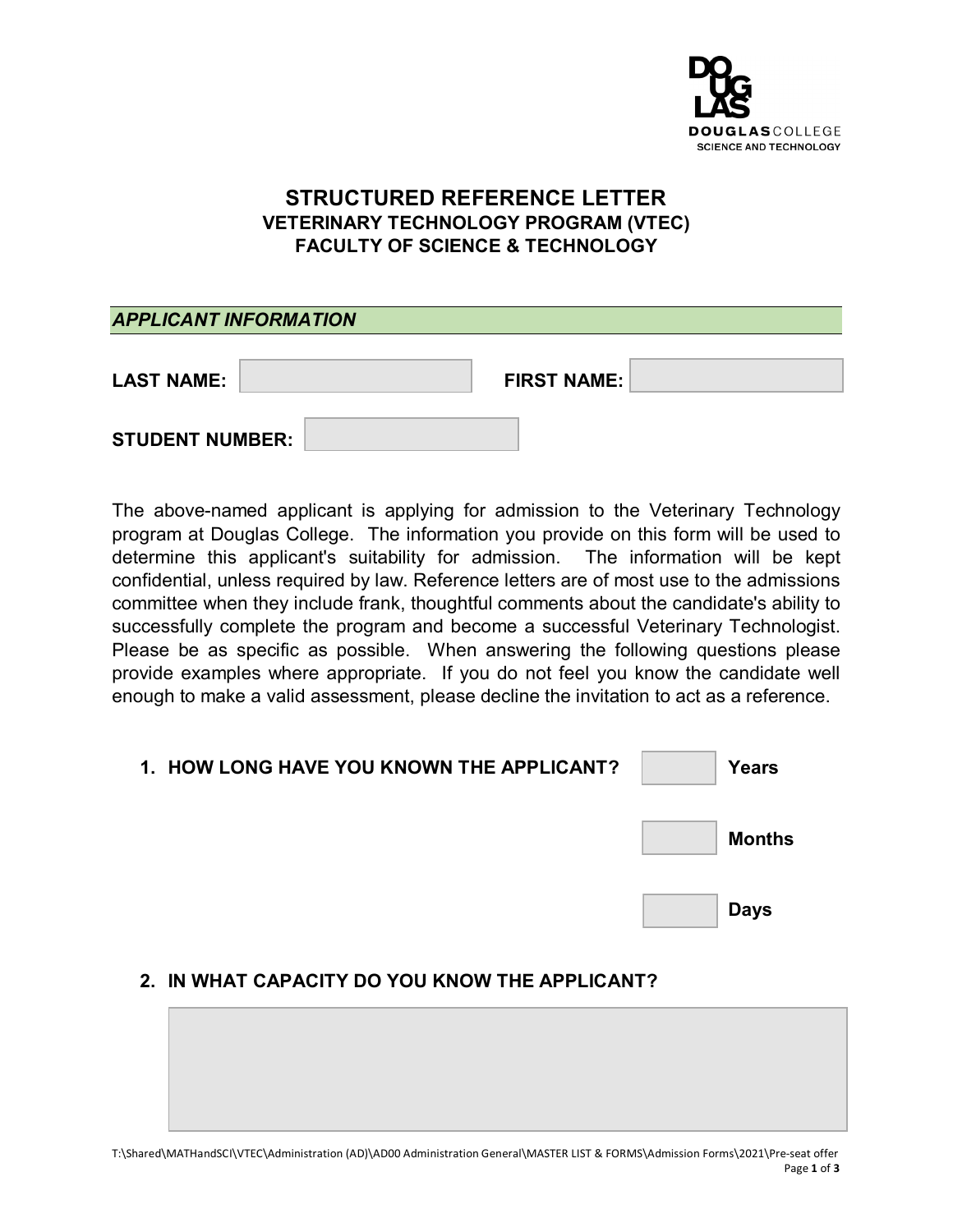

#### **PLEASE RATE THE APPLICANT:**

### **3. WORK HABITS**

|                        | N/A | Poor | Acceptable | Good | <b>Very Good</b> | <b>Excellent</b> |
|------------------------|-----|------|------------|------|------------------|------------------|
| Attendance             |     |      |            |      |                  |                  |
| Punctuality            |     |      |            |      |                  |                  |
| Shows initiative       |     |      |            |      |                  |                  |
| Works independently    |     |      |            |      |                  |                  |
| Seeks/accepts feedback |     |      |            |      |                  |                  |

## **4. COMMUNICATION SKILLS**

|                                | N/A | Poor | <b>Acceptable</b> | Good | <b>Very Good</b> | <b>Excellent</b> |
|--------------------------------|-----|------|-------------------|------|------------------|------------------|
| <b>Asks Relevant Questions</b> |     |      |                   |      |                  |                  |
| Speaks clearly & concisely     |     |      |                   |      |                  |                  |
| Writes clearly & concisely     |     |      |                   |      |                  |                  |
| Speaks with confidence         |     |      |                   |      |                  |                  |

## **5. INTERPERSONAL SKILLS**

|                                       | N/A | Poor | <b>Acceptable</b> | Good | <b>Very Good</b> | <b>Excellent</b> |
|---------------------------------------|-----|------|-------------------|------|------------------|------------------|
| Works well with others                |     |      |                   |      |                  |                  |
| Treats people with respect            |     |      |                   |      |                  |                  |
| Treats people with courtesy           |     |      |                   |      |                  |                  |
| Demonstrates leadership               |     |      |                   |      |                  |                  |
| Demonstrates patience with<br>people  |     |      |                   |      |                  |                  |
| Demonstrates patience with<br>animals |     |      |                   |      |                  |                  |